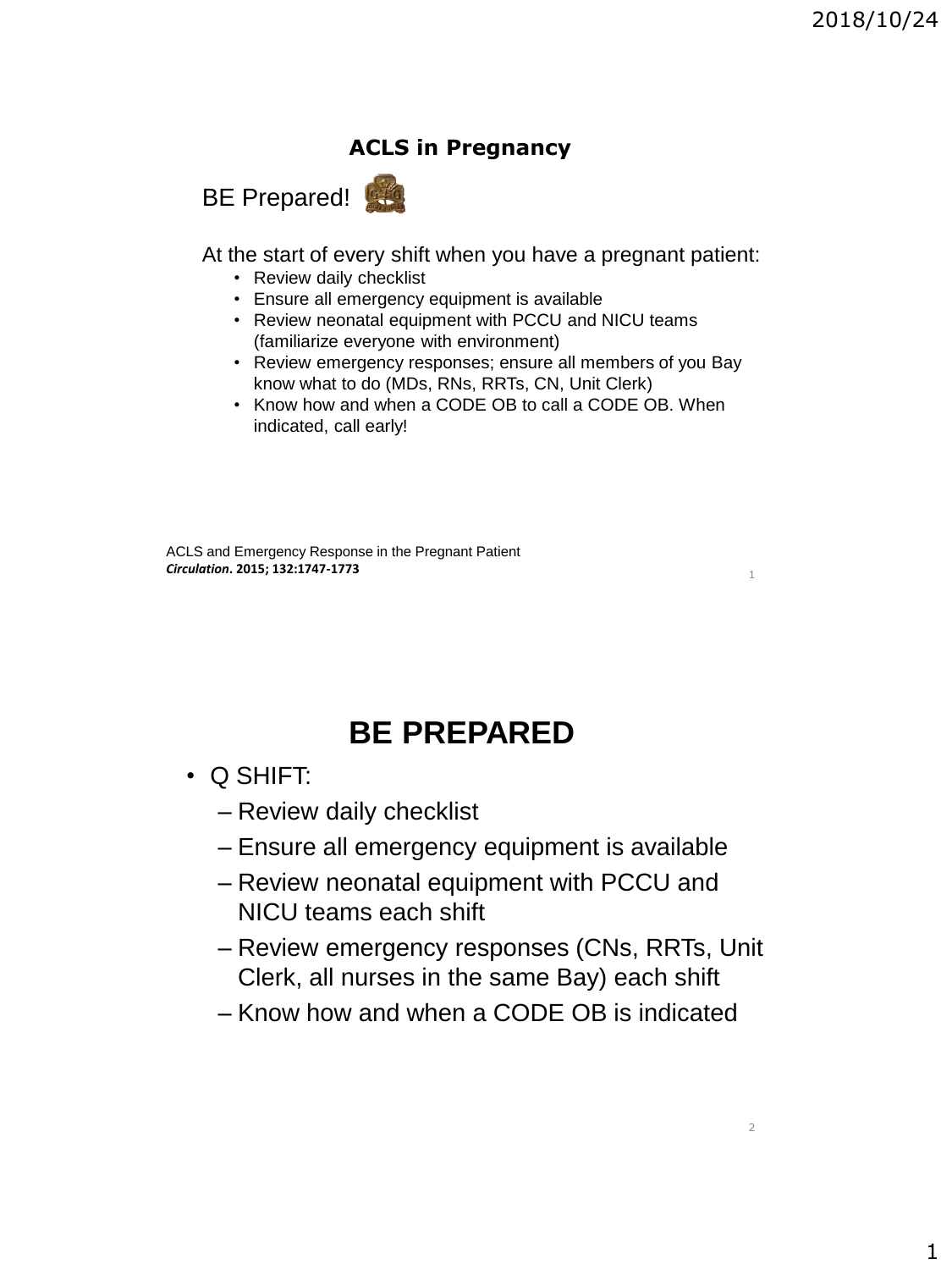3

4

### **ACLS Modifications**

- 1. Anticipate rapid respiratory decline and difficult airway
- 2. Provide 100% oxygen early
- 3. Page **OB**-**Anaesthesia** STAT; intubation by OB anaesthesia
- 4. IV therapy above the diaphragm
- 5. Hand positions THE SAME AS NON-PREGNANT
- 6. Manual left uterine displacement by assistant
- 7. Remove internal and external fetal monitoring
- 8. Stop Mg S04 infusion and consider calcium chloride administration (if MgS04 used)
- 9. Perimortem C section at 4 minutes if no ROSC (primary goal maternal survival)
- 10. Standard ACLS medication and cardioversion protocols
- 11. Consider "BEAU CHOPS"
- 12. Primary goal is saving mother



Hand position **the same for nonpregnant**. It is no longer recommended to move the hands more cephalic.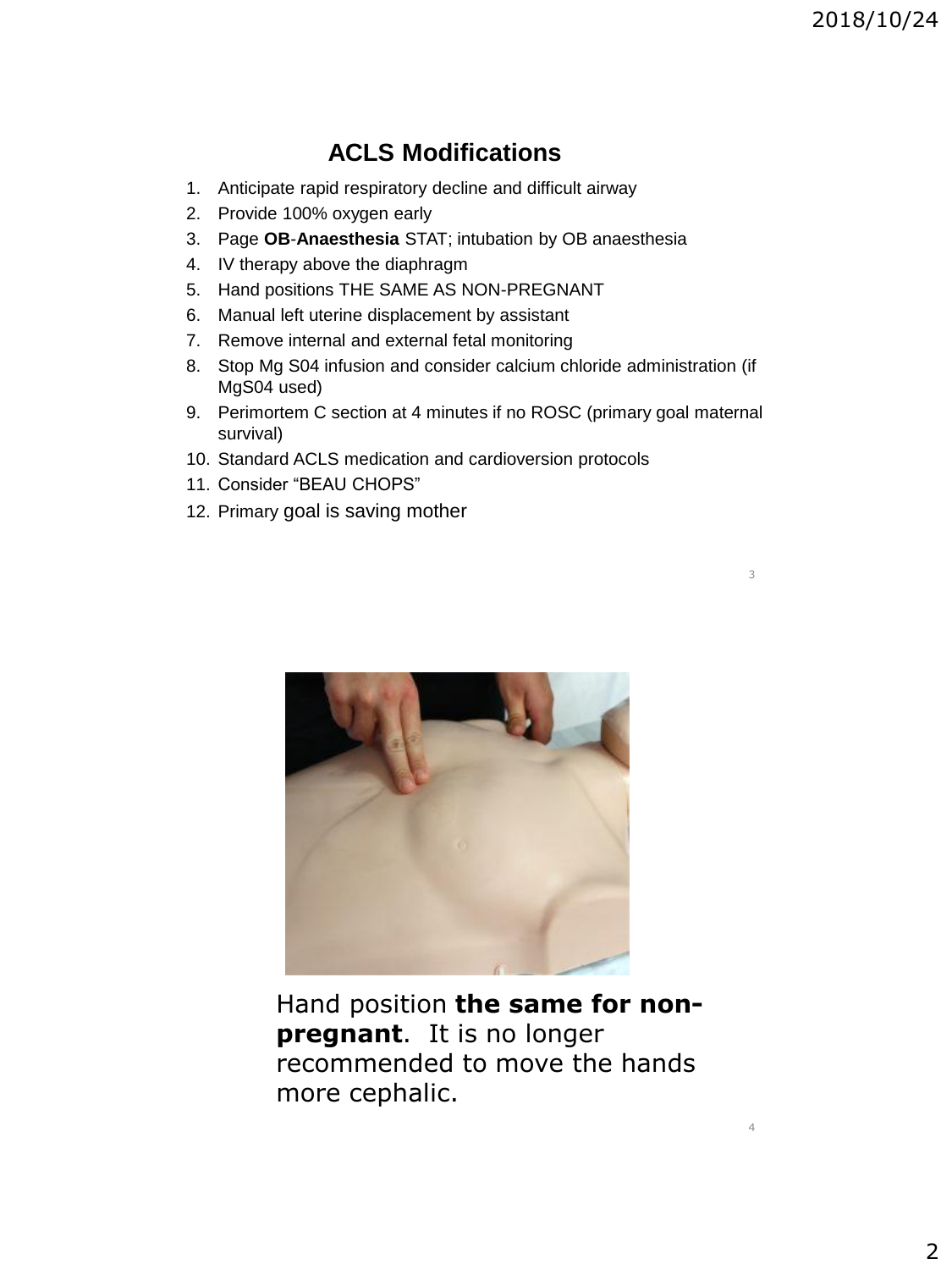

If uterus is at or above the umbilicus, supine positioning can cause caval and aortic compression with reduced cardiac output. Use one or two handed left manual uterine displacement. Lateral rotation of bed or 30 degree wedge is not recommended for CPR.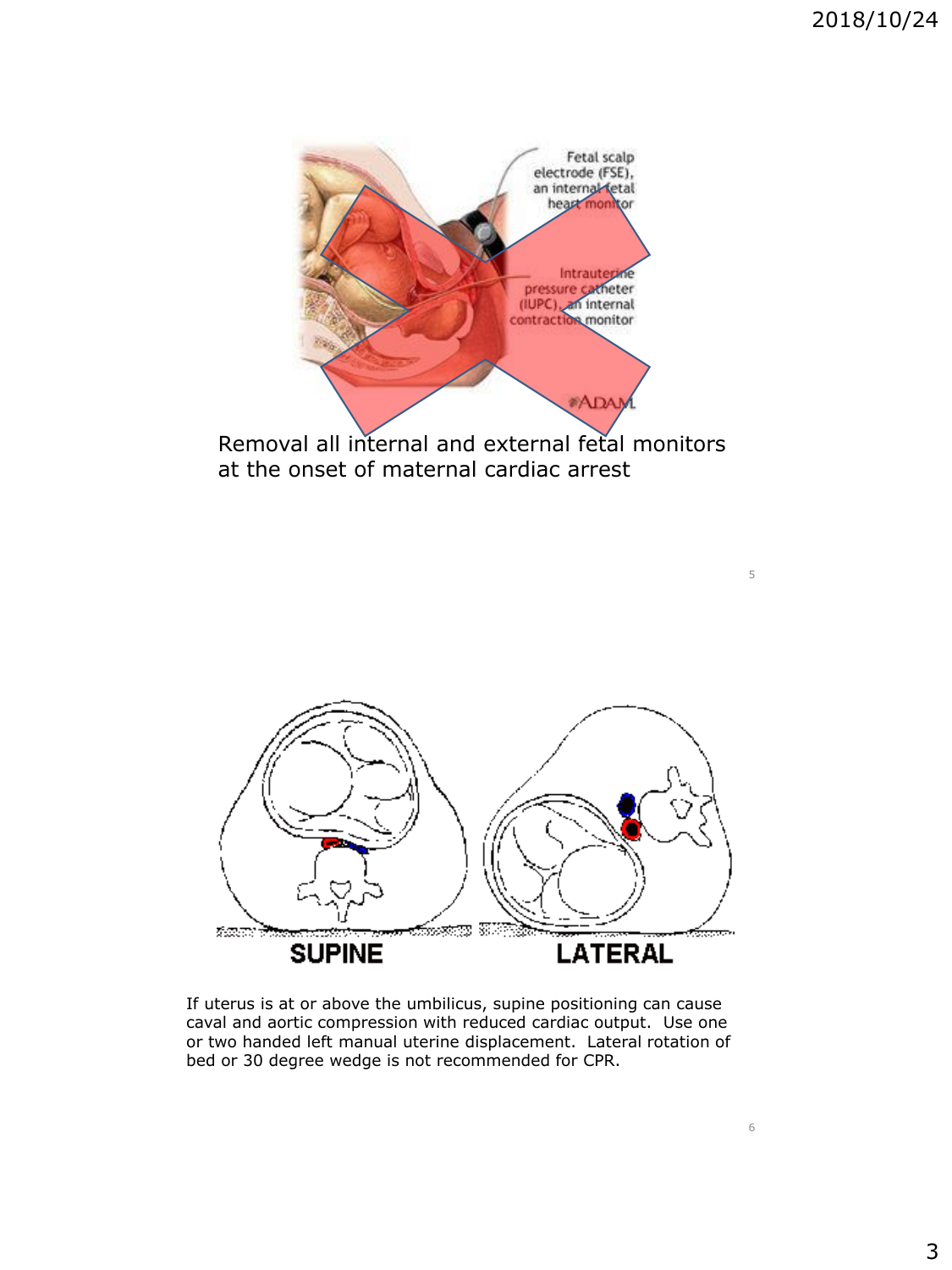2018/10/24

7

8



1. With patient supine, one healthcare provider standing on the right hand side of the patient applies leftward uterus displacement with ONE hand.



2. With patient supine, one healthcare provider standing on the left hand side of the patient displaces the uterus toward the left usingTWO hands.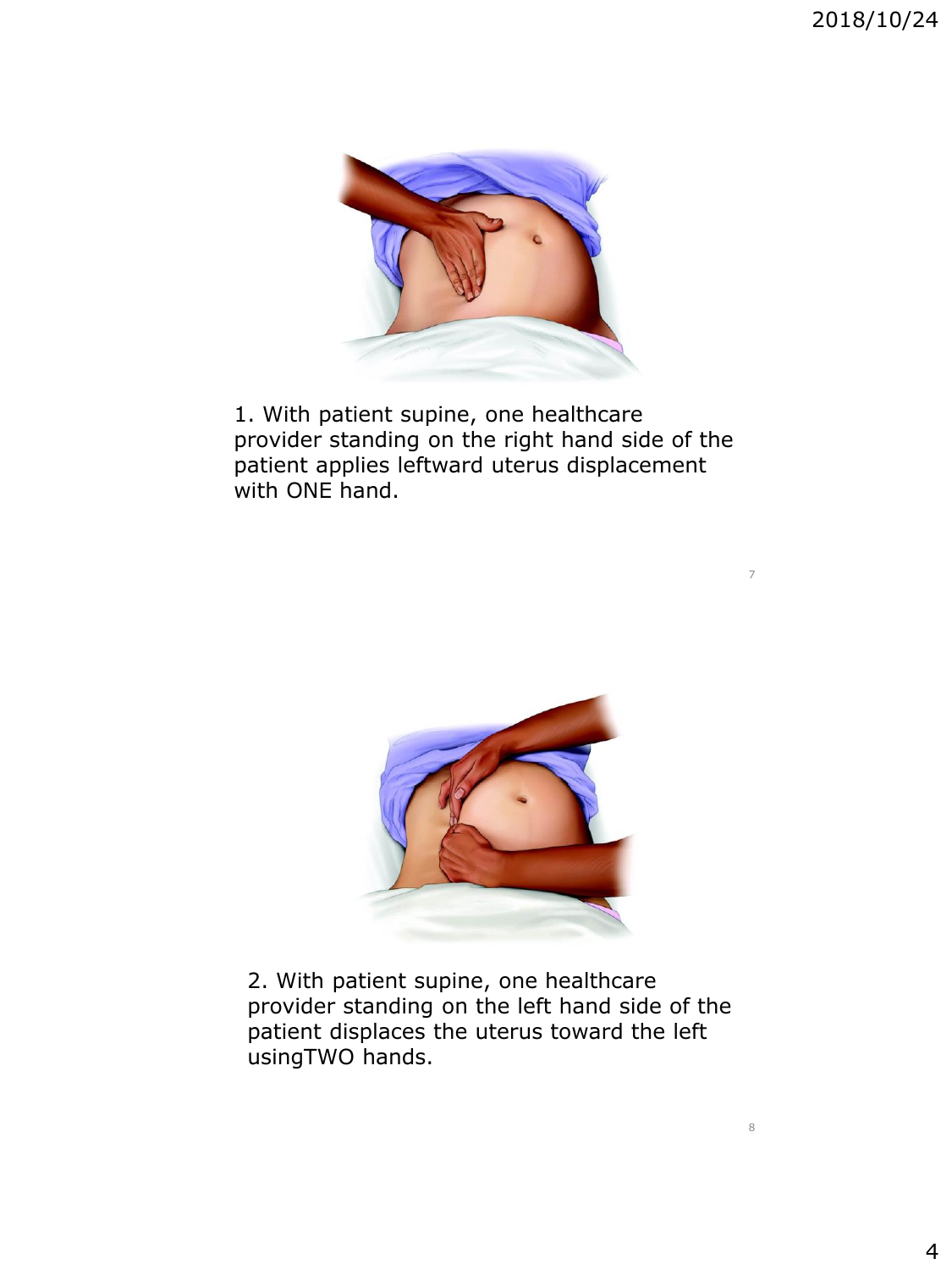

If a patient arrests while receiving magnesium sulphate, calcium chloride administration should be considered.



Follow all other ACLS protocols for cardioversion, defibrillation and medications. The mother is always the priority.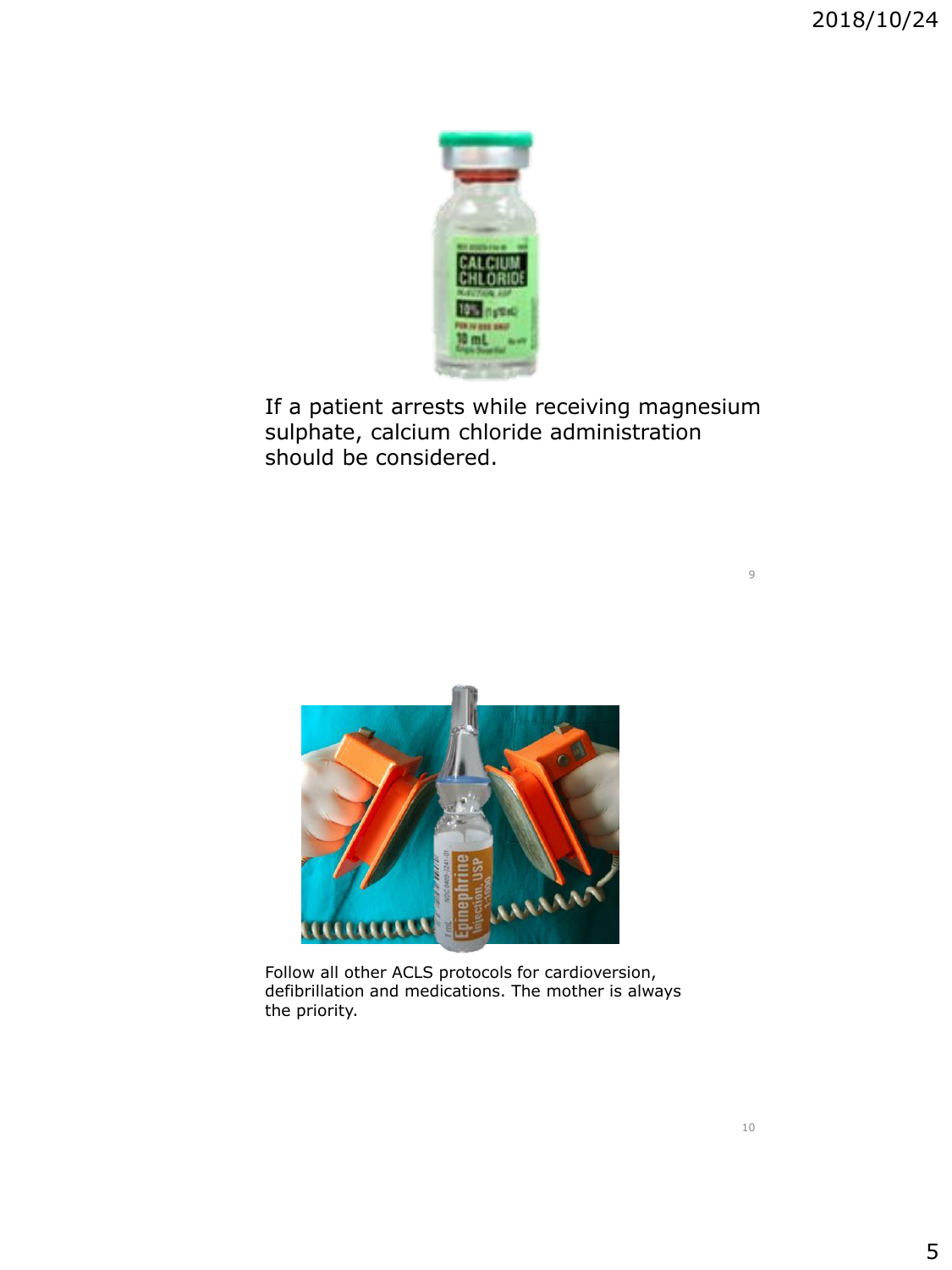

Caesarean delivery should be performed at 4 minutes if no ROSC for any woman with a visibly pregnant abdomen. The purpose of the emergency delivery is to facilitate CPR; the primary goal is maternal survival.

Fetal outcomes may be better if Caesarean is performed at the onset of maternal decompensation.

11



An emergency Caesarean can be performed if only a scalpel is available, however, a Caesarean tray is maintained at the bedside.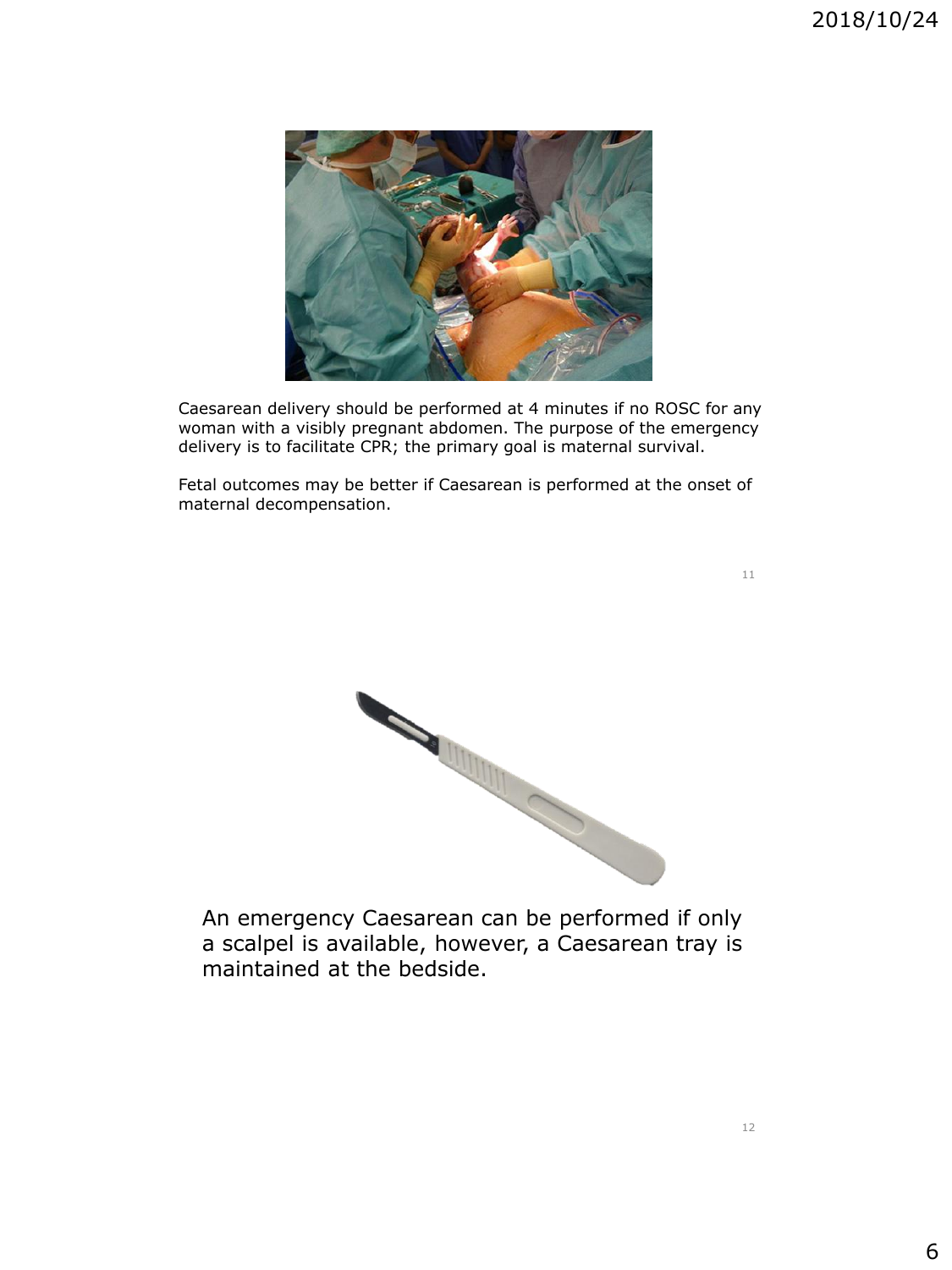

As soon as a maternal emergency is identified, turn on the infant warmer (manual). PCCOT and NICU should review the setup at the start of each shift with assigned RN to familiarize themselves with available equipment and expectations.

CODE OB brings both PCCU and NICU teams; PCCU arrives first and is relieved by NICU upon their arrival.

13

## **Neonatal Resuscitation**

- Warm:
	- Turn warmer onto 50% manual as soon as maternal emergency identified
	- Upon birth, skin probe must be applied to neonate and warmer mode changed to "baby" or "servo" mode. This adjusts warmer temperature to neonate's skin temperature to prevent neonatal over heating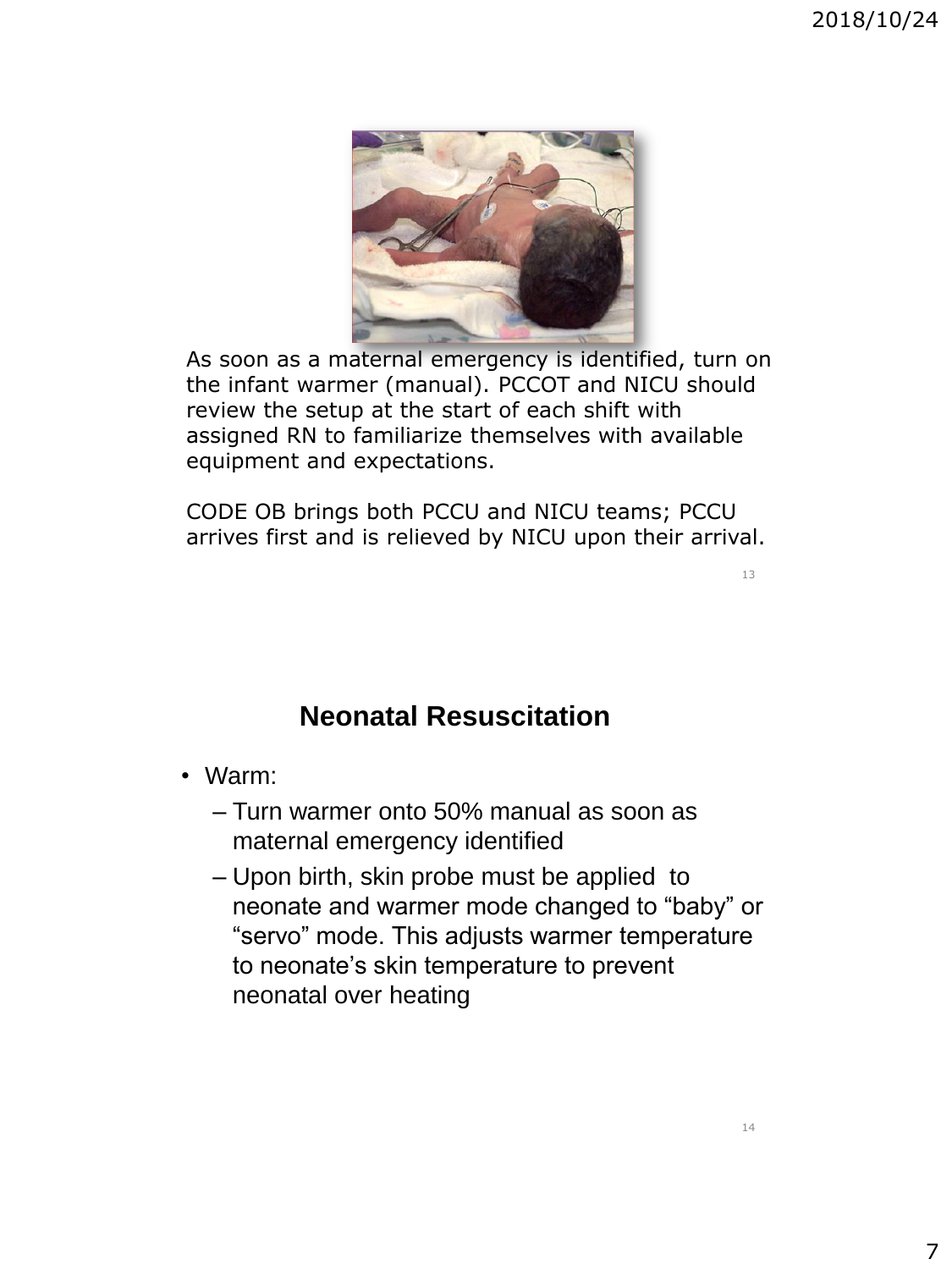2018/10/24



Oxygen and ventilation equipment should be reviewed by the NICU or PCCU RRT.



Neonate <24-28 weeks gestation will be placed WET into food grade plastic bag to maintain heat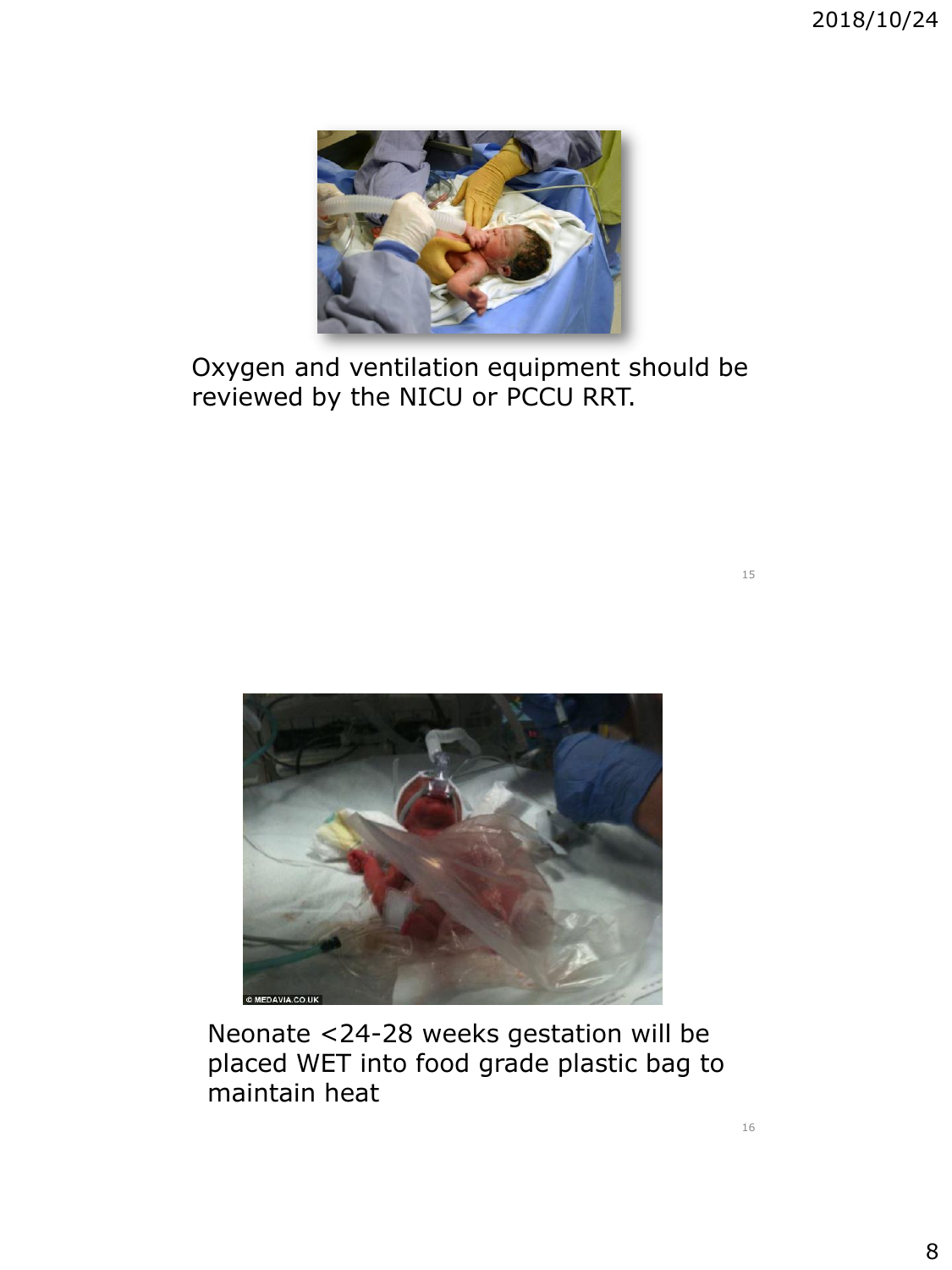## **Neonatal Resuscitation**

- Position airway into a sniffing position (don't hyperextend neck)
- Suction (80-100 mmHg)
	- Mouth before Nose
- Dry and stimulate
- Bag/mask ventilation (puffs) (initial resuscitation on **ROOM AIR**)
- Keep baby below unclamped placenta (to prevent neonatal blood loss)

**In addition to standard H's and T's, if no ROSC, consider "BEAUCHOPS" for possible causes of maternal cardiac arrest:**

- **B Bleeding/DIC**
- **E Embolism cardiac/pulmonary/amniotic fluid**
- **A Anaesthetic complications**
- **U Uterine atony**
- **C Cardiac disease: MI/ischemia/aortic dissection/cardiomyopathy**
- **H Hypertension/preeclampsia/eclampsia**
- **O Other: all the Hs and Ts of standard ACLS**
- **P Placental abruptio, previa**
- **S Sepsis**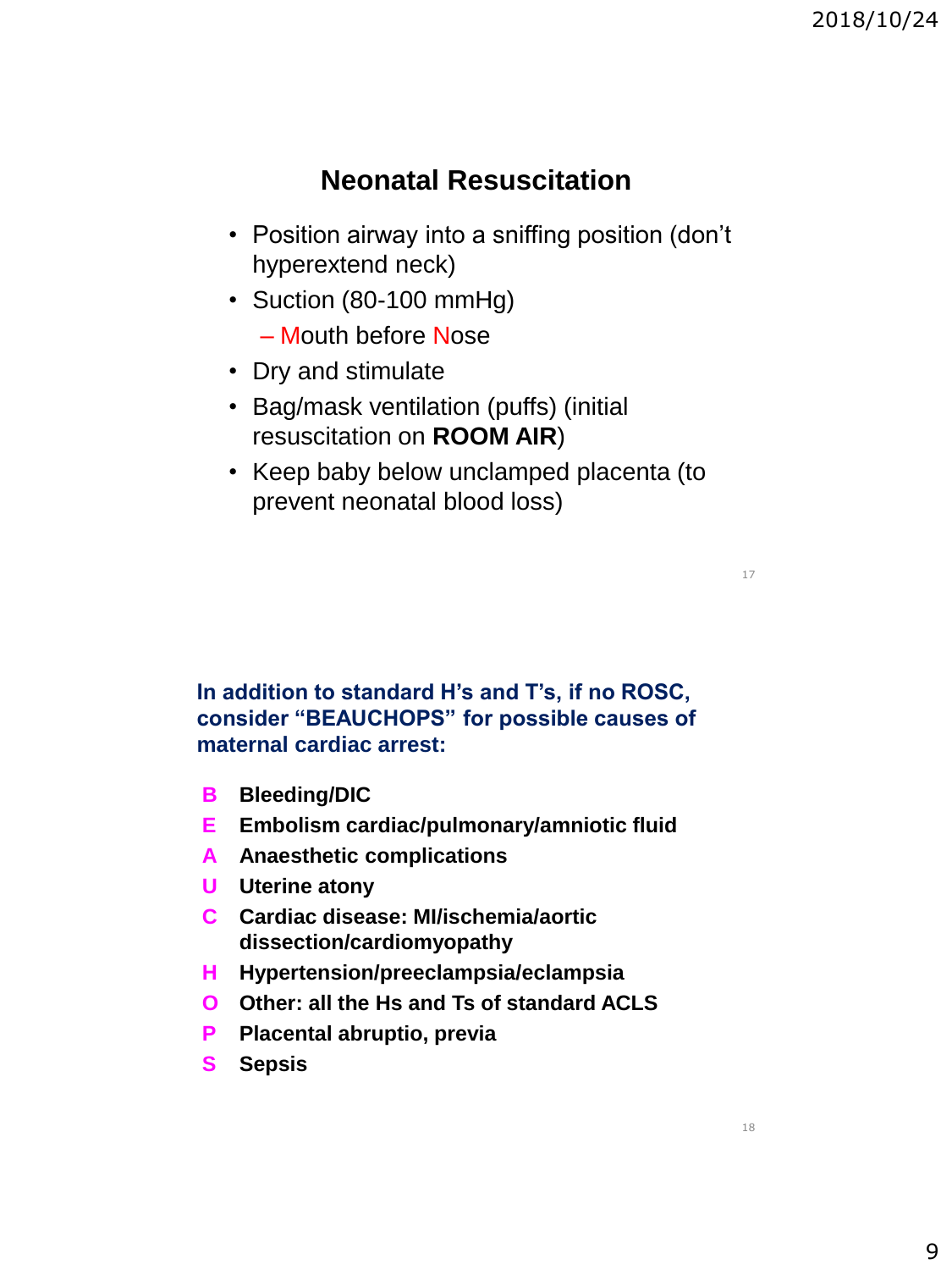### **The Five T's (Causes for Post Partum Hemorrhage)**

- Tone: uterine atony
- Tissue: retained placenta
- Trauma: uterine, vaginal
- Thrombin: massive transfusion with clotting factor deficiency,
- Therapeutic anticoagulation



#### **Recognition of PPH (SOGC, 2008)**

| <b>Blood Loss</b>    | <b>SBP</b>          | Signs/Symptoms                                                                 | <b>Shock</b>    |
|----------------------|---------------------|--------------------------------------------------------------------------------|-----------------|
| 500-1000ml (10-15%)  | <b>Normal</b>       | 个 HR, palpitations<br><b>Dizziness</b>                                         | Compensated     |
| 1000-1500ml (15-25%) | Slight $\downarrow$ | <b>Diaphoresis</b><br>个cap refill<br><b>Cool extremities</b><br><b>Anxiety</b> | Mild            |
| 1500-2000ml (25-35%) | 70-80 mmHg          | 个 RR<br><b>Postural Hypotension</b><br>Oliguria                                | <b>Moderate</b> |
| 2000-3000ml (35-45%) | 50-70 mmHg          | <b>Hypotension</b><br><b>Altered LOC</b>                                       | <b>Severe</b>   |

By the time that BP drops, blood loss is > 1500 ml. Funus and flow are the two most important assessments for early detection.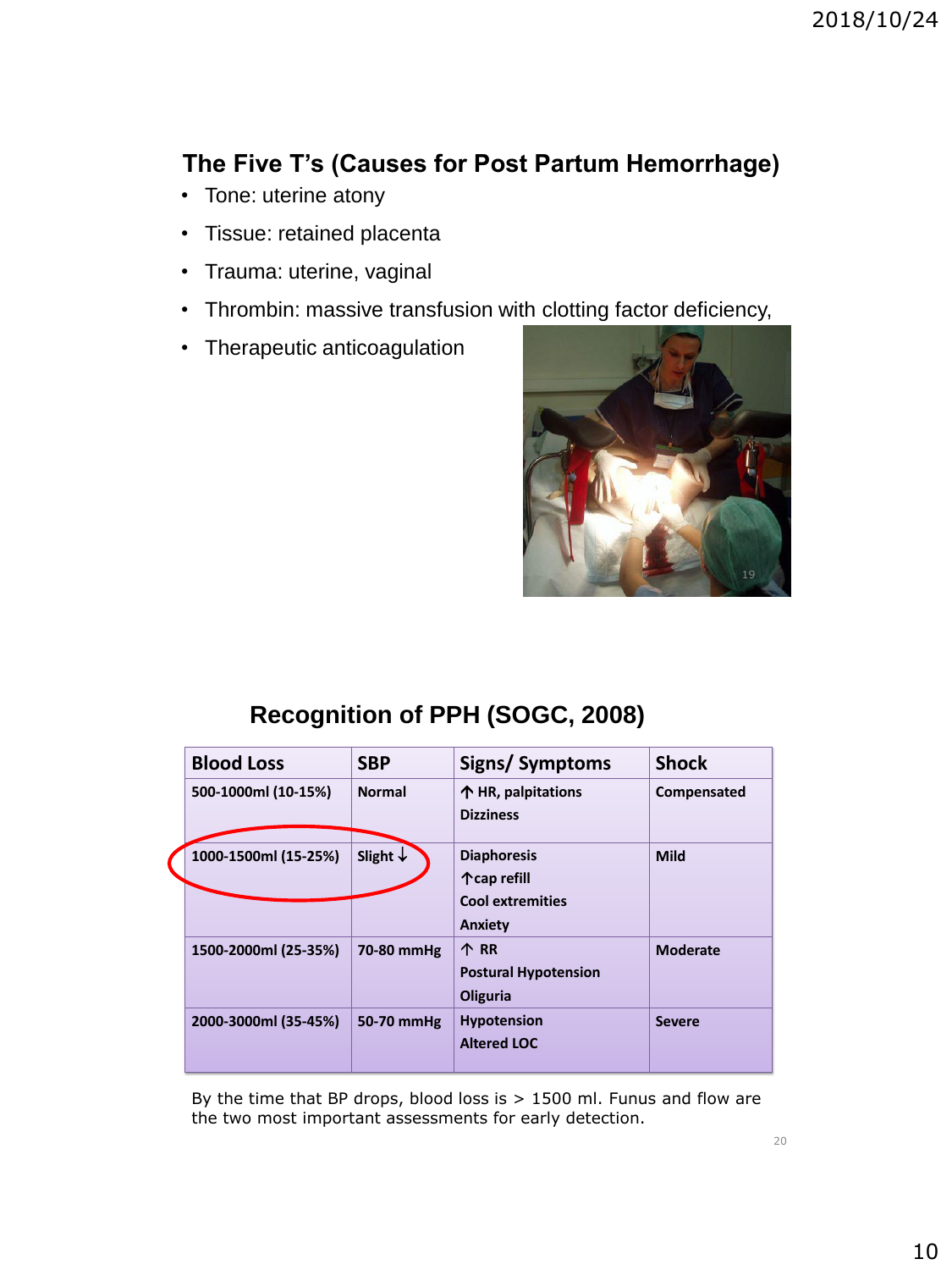### **Assessment for PPH**

- Fundus and flow q15 minutes in 1<sup>st</sup> hour (this is earlier finding than hypotension)
- CBC, INR/PTT and **fibrinogen**



#### **PPH medications**

| <b>Medication</b>       | <b>Dose</b>                                                                  | <b>Contraindications</b>                                      | <b>Actions</b>                                          |
|-------------------------|------------------------------------------------------------------------------|---------------------------------------------------------------|---------------------------------------------------------|
| Oxytocin                | <b>10 IU IM</b><br>20 U in 1000 @<br>125ml/hour                              | none                                                          | <b>Contraction of upper</b><br>segment of<br>myometrium |
| <b>Methylergonovine</b> | .2 mg IM (g 2-4<br>hours)                                                    | Hypertension, toxemia,<br>sepsis, hepatic or renal<br>disease | Vasoconstriction                                        |
| Carboprost (Hemabate)   | 0.25 mg. IM or IMM<br>repeated $q15 - 30$<br>minutes for total of<br>$2$ mg. | Active pulmonary, renal,<br>hepatic or cardiac disease        | <b>Improves uterine</b><br>contractility                |
| <b>Misoprostil</b>      | $200 - 600$ ug p.o.<br>or $200 - 1000$ ug<br>pr                              | Caution: cardiovascular<br>disease                            | Smooth muscle<br>contraction                            |

Bags of Oxytocin kept in fridge in OBCU. Upon admission of pregnant/post partum patient to CCTC, obtain two bags and keep in fridge near patient Bay.